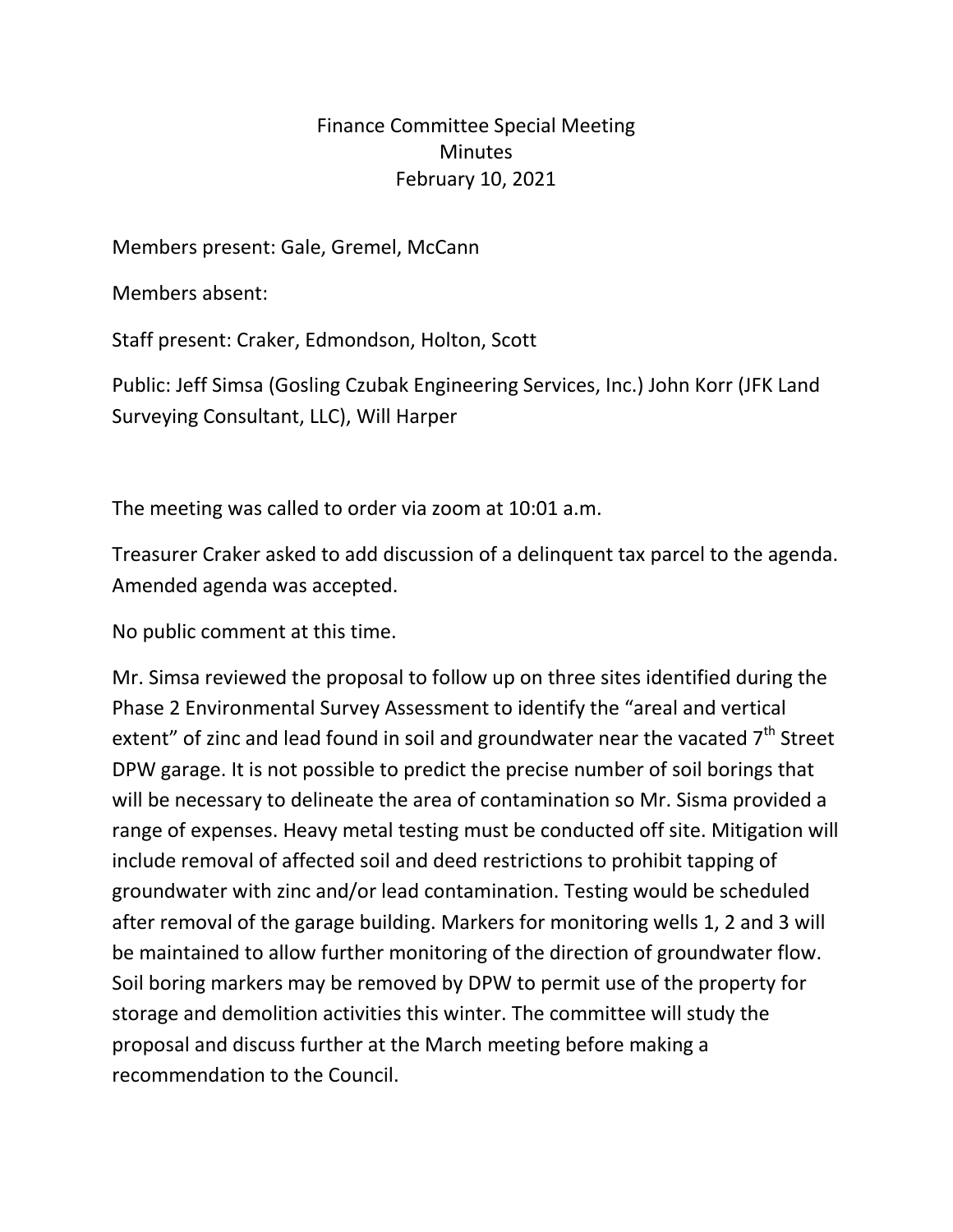Mr. Korr outlined the series of steps the Village will need to take if the Council elects to divide and sell the property. The first is to submit a Land Division Application to the County Assessor. His preliminary survey identified four parcels of 1+ acres (the maximum allowed under metes and bounds survey). One or two more parcels could be platted as site condominiums. He has sought advice from the Village attorney and is awaiting an answer. The Village does not have an ordinance governing land division, but typically the assessor and zoning administrator would present a recommendation to the Planning Commission. Next a topographic survey with one foot contours would be prepared. This survey could be helpful to the testing team in determining groundwater flow. With this information in hand, the proposed land division can be laid out, including the location of the private road. Mr. Korr has been working on a "road map to development" that he will send to staff once completed.

Chris Holton asked if evaluation of the property by a forester would be appropriate. The Committee agreed it would be beneficial to identify trees for harvesting, removal and areas for replanting. Chris will make arrangements.

The committee reviewed a proposal for a salt barn. Mr. Holton indicated the County Road Commission has expressed renewed interest in a joint venture. He estimates that the size of the structure would probably need to be increased by 30 – 40% and that the site will accommodate the footprint. He will keep us apprised of progress with the County.

Treasurer Craker provided a summary of a delinquent property tax account that falls under an income exception making collection the responsibility of the Village rather than the County. The owner has been making regular payments that have been applied to the most recent tax year, resulting in mounting interest and penalties for prior years. She asked whether the committee would consider waiving/forgiving some of the fees. Ms. Craker was asked to contact the County Treasurer's office to determine is payments can/should be applied to prior tax years first. If this practice is customary, the committee will make a recommendation. One option would be to recalculate interest and penalties AS IF